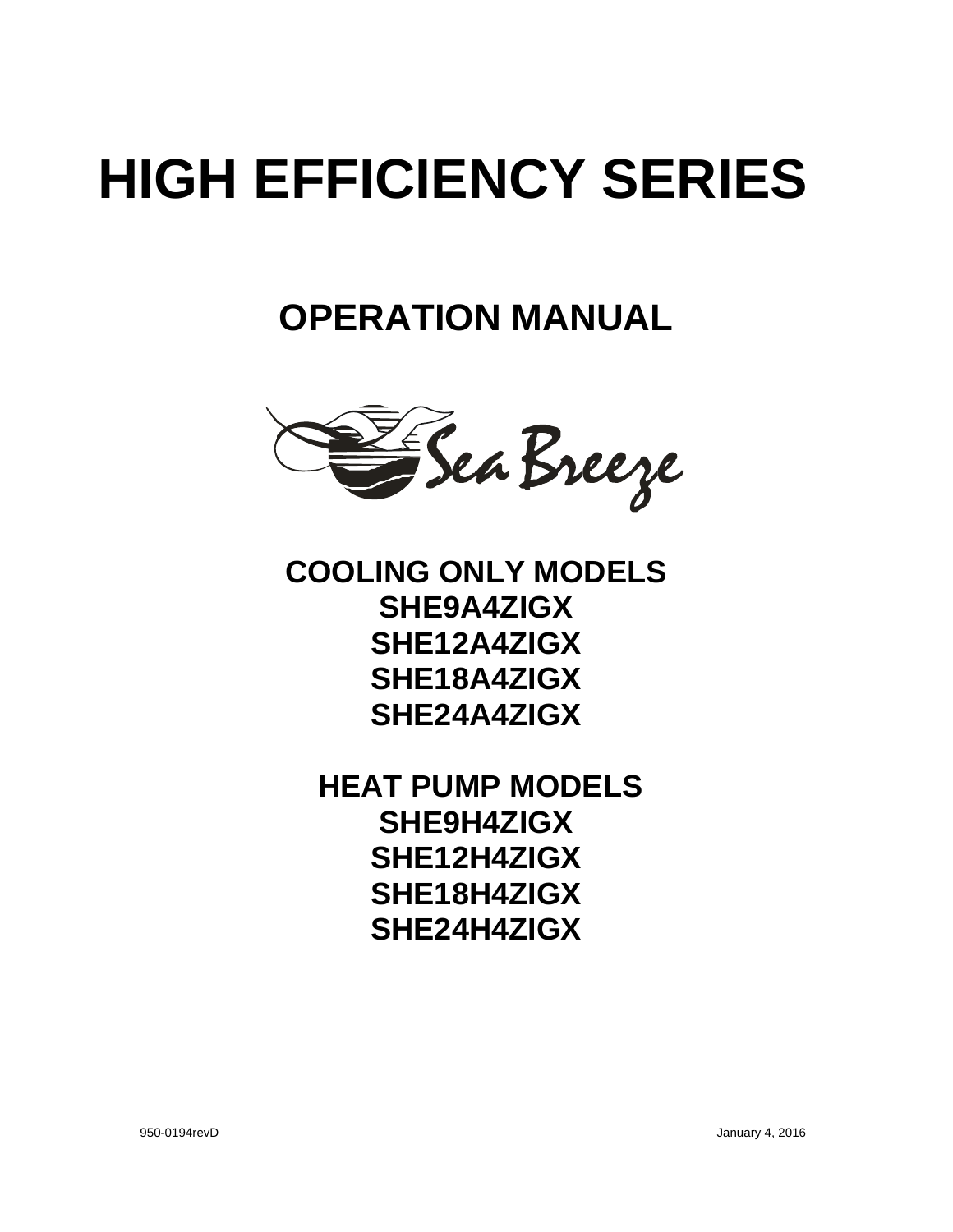# **TABLE OF CONTENTS**

|                                       | 3  |
|---------------------------------------|----|
|                                       | 4  |
|                                       | 5  |
|                                       | 6  |
|                                       | 6  |
|                                       | 6  |
|                                       |    |
|                                       |    |
|                                       | 7  |
|                                       |    |
|                                       | 7  |
|                                       | 8  |
|                                       | 8  |
|                                       | 8  |
|                                       | 8  |
|                                       | 8  |
|                                       | 8  |
|                                       | 8  |
|                                       | 9  |
| SWING ………………………………………………………………………………… | 9  |
|                                       | 9  |
|                                       | 9  |
|                                       | 9  |
|                                       | 9  |
|                                       | 10 |
|                                       | 11 |
|                                       | 11 |
|                                       | 12 |
|                                       | 13 |
|                                       | 15 |
|                                       |    |

## **HIGH EFFICIENCY SERIES - SINGLE ZONE MODELS**

| <b>Cool Only</b>                                            | <b>SEER RATING</b> |  |  |  |  |
|-------------------------------------------------------------|--------------------|--|--|--|--|
| SHE9A4ZIGX                                                  | 23 SEER            |  |  |  |  |
| SHE12A4ZIGX                                                 | 22 SEER            |  |  |  |  |
| SHE18A4ZIGX                                                 | 18 SEER            |  |  |  |  |
| SHE24A4ZIGX                                                 | 18 SEER            |  |  |  |  |
| <b>Heat Pump</b>                                            | <b>SEER RATING</b> |  |  |  |  |
| SHE9H4ZIGX                                                  | 23 SEER            |  |  |  |  |
| SHE12H4ZIGX                                                 | 22 SEER            |  |  |  |  |
| SHE18H4ZIGX                                                 | 18 SEER            |  |  |  |  |
| SHE24H4ZIGX                                                 | 18 SEER            |  |  |  |  |
| HIGH EFFICIENCY SERIES – DUAL, QUAD ZONE & FIVE PORT MODELS |                    |  |  |  |  |
| <b>Heat Pump</b>                                            | <b>SEER RATING</b> |  |  |  |  |
| SHE9H4ZIGX                                                  | 16 SEER            |  |  |  |  |
| SHE12H4ZIGX                                                 | 16 SEER            |  |  |  |  |

SHE18H4ZIGX 16 SEER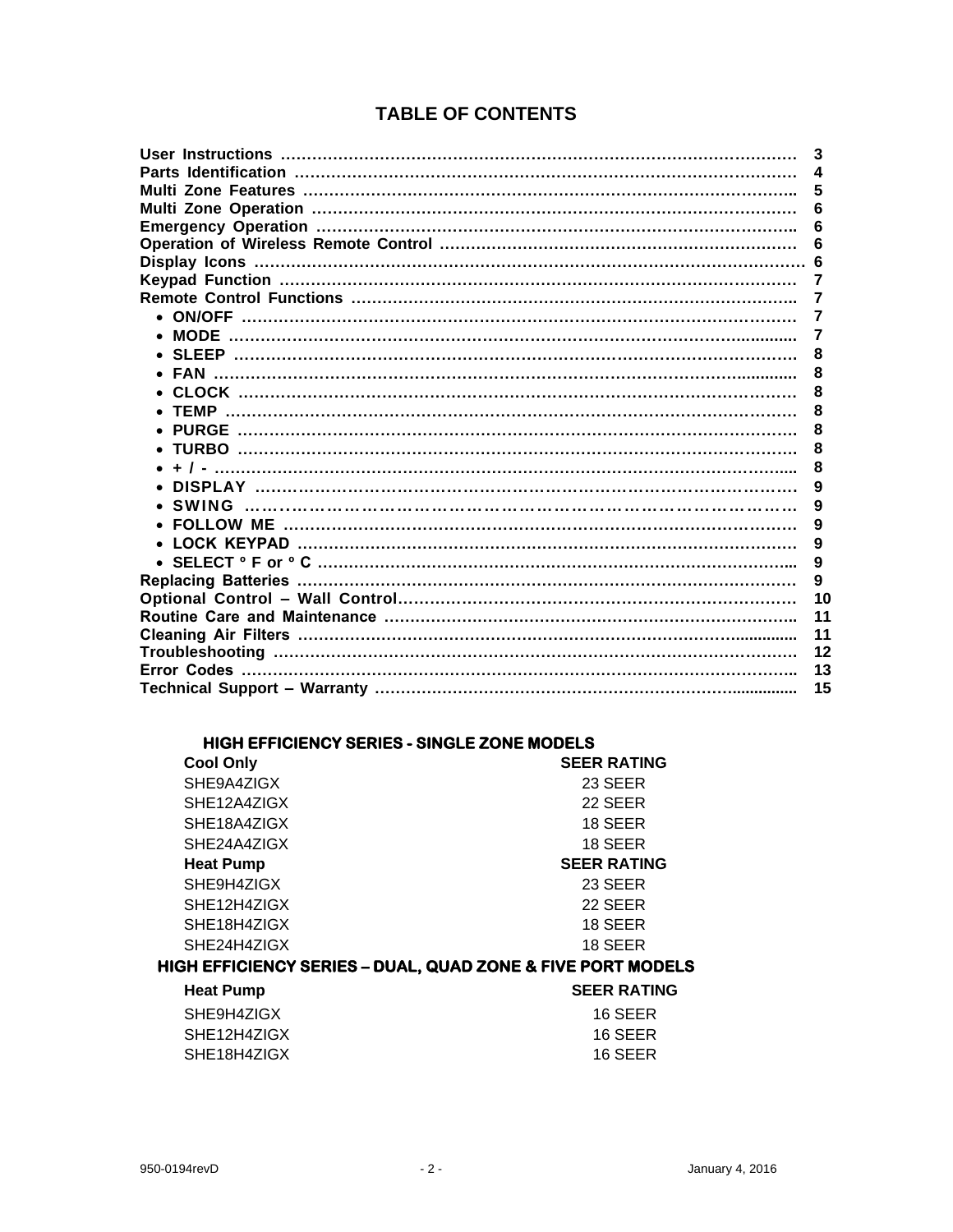## **USER INSTRUCTIONS**

In this manual, you will find information on safe operation of your new Multi Zone Mini Split. For your safety and the safety of others, please read and understand this entire manual before proceeding.

#### INSTALLATION

These units are not designed to be installed in the following locations:

- Areas where there is a possibility of combustible gases or fumes.
- Excessively damp or moist areas.
- Direct exposure to sea wind (salt spray).

#### **OPERATION**

- Always turn the unit off with the remote control. Never use a circuit breaker or fuse as a means of turning the unit on or off, except in the case of an emergency.
- Do not operate this unit if you are wet or have wet hands, electric shock can occur.
- Do not spray insecticides, paints, or other flammable sprays or liquids into or around the unit.
- Do not put foreign objects into the unit.
- Do not hang or place items on the unit.
- Do not use harsh chemicals such as paint thinner, benzene, or polish to clean the unit.
- During cooling operation, shades, blinds, and curtains should be used to shade the room from direct sunlight.

#### **To the installer:**

- **Explain operation and routine care to customer.**
- **This manual should be given to the customer for future reference.**



Do not dispose this product as unsorted municipal waste. Collection of such waste for special treatment is necessary.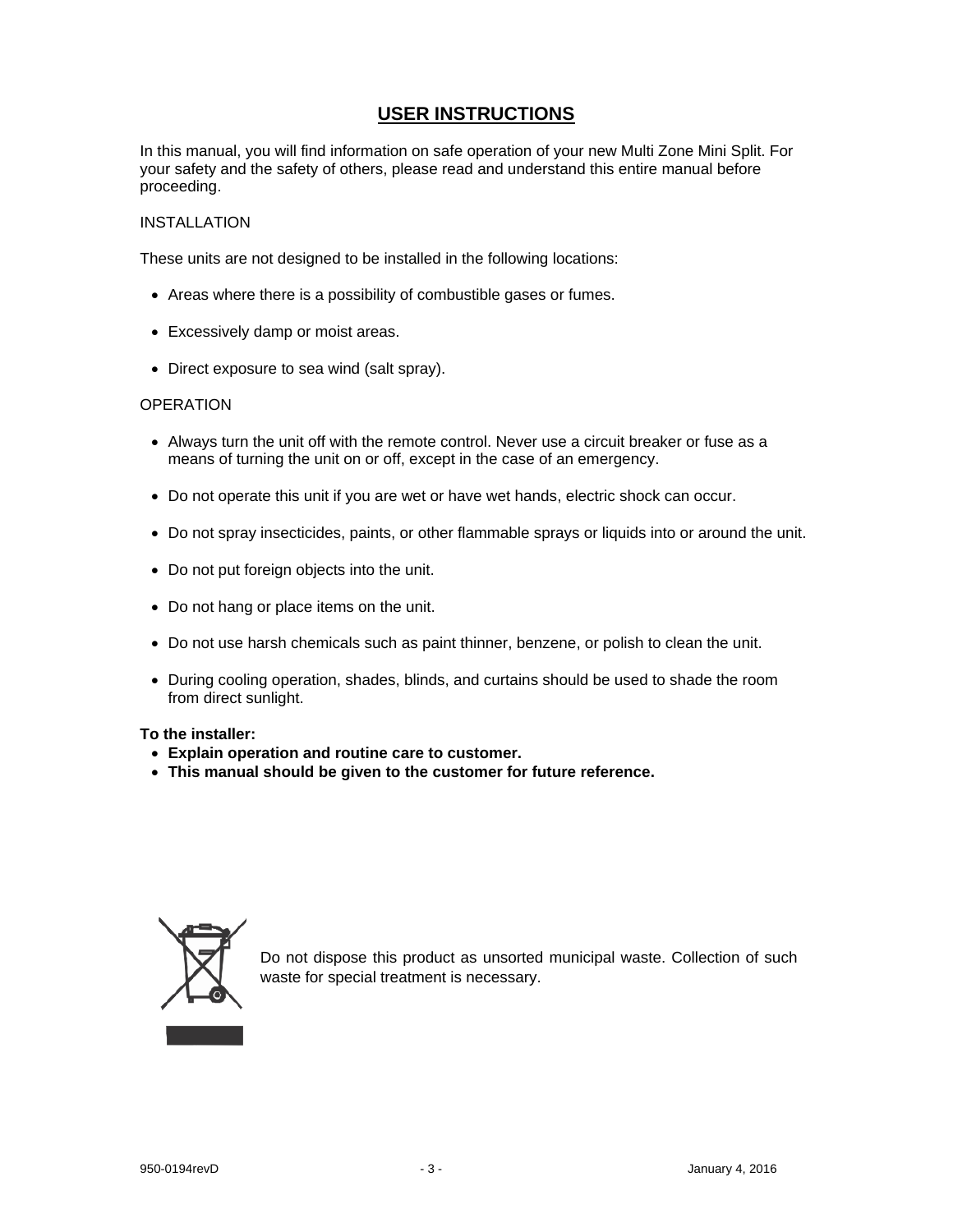# **PARTS IDENTIFICATION**

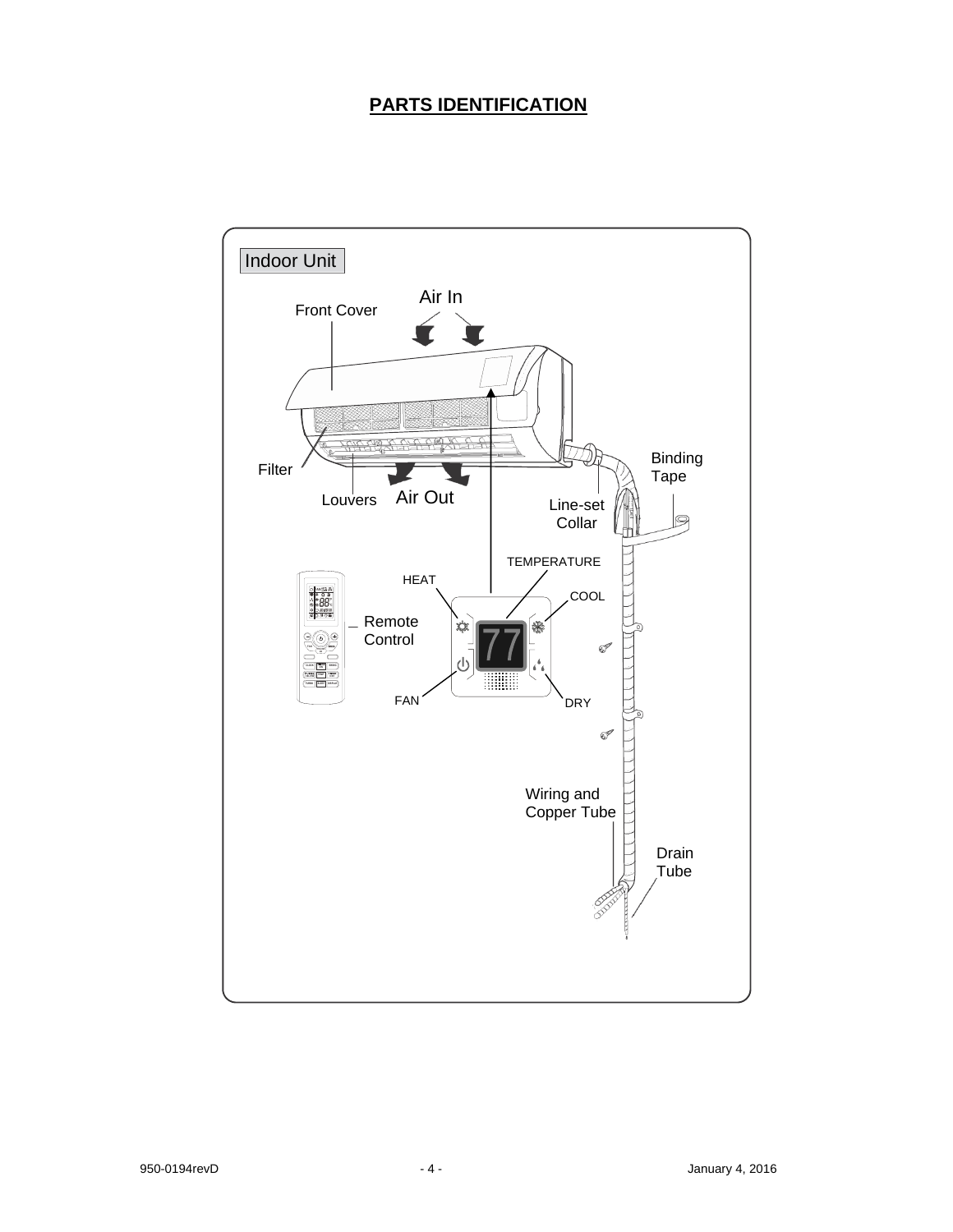## **MULTI-ZONE FEATURES**

- Variable speed inverter type compressors for increased efficiency and quiet operation.
- Automatic swing of vertical louvers for improved air flow (up/down).
- Manual adjustment of horizontal louvers to set air flow direction (left/right).
- Wireless remote control unit.
- Comfortable temperature range of 61 °F to 86 °F in Cool/Dry/Heat/Fan modes.
- TURBO fan mode in Heat and Cool modes for maximum air flow.
- Timer mode for automatic starting and/or stopping for a preset period.
- SLEEP mode for quiet energy saving operation during sleep periods.
- Individual temperature selection for each zone.
- Low ambient control.
- Auto reset.
- Purge Reduces mold/mildew
- Selectable ambient sensor location (indoor unit or remote control)

The Multi-Zone has many sizing options with various types of indoor units:

## *18K BTU - Dual Zone Configurations*

| <b>1 INDOOR UNIT</b> | <b>2 INDOOR UNITS</b> |
|----------------------|-----------------------|
| 9K                   | $9K + 9K$             |
| 1 O K                | $9K + 12K$            |

#### *30K BTU - Quad Zone Configurations*

| <b>2 INDOOR UNITS</b>                                                                                                         | <b>3 INDOOR UNITS</b>                                                                         | <b>4 INDOOR UNITS</b>                         |  |  |  |
|-------------------------------------------------------------------------------------------------------------------------------|-----------------------------------------------------------------------------------------------|-----------------------------------------------|--|--|--|
| $9K + 9K$<br>$9K + 12K$<br>$9K + 18K$<br>$12K + 12K$<br>$12K + 18K$<br>$18K + 18K$                                            | $9K + 9K + 9K$<br>$9K + 9K + 12K$<br>$9K + 9K + 18K$<br>$9K + 12K + 12K$<br>$12K + 12K + 12K$ | $9K + 9K + 9K + 9K$                           |  |  |  |
| The system matches below are not recommended if all indoor units may require simultaneous continuous duty at full efficiency. |                                                                                               |                                               |  |  |  |
|                                                                                                                               | $9K + 12K + 18K$<br>$12K + 12K + 18K$                                                         | $9K + 9K + 9K + 12K$<br>$9K + 9K + 12K + 12K$ |  |  |  |

## *42K BTU - Quad Zone Configurations*

| <b>2 INDOOR UNITS</b>                                                                                                         | <b>3 INDOOR UNITS</b>                                                                                                                                    | <b>4 INDOOR UNITS</b>                                                                                                                           | <b>5 INDOOR UNITS</b>                                                                  |  |  |
|-------------------------------------------------------------------------------------------------------------------------------|----------------------------------------------------------------------------------------------------------------------------------------------------------|-------------------------------------------------------------------------------------------------------------------------------------------------|----------------------------------------------------------------------------------------|--|--|
| $9K + 9K$<br>$9K + 12K$<br>$9K + 18K$<br>$12K + 12K$<br>$12K + 18K$<br>18K + 18K                                              | $9K + 9K + 9K$<br>$9K + 9K + 12K$<br>$9K + 9K + 18K$<br>$9K + 12K + 12K$<br>$9K + 12K + 18K$<br>$9K + 18K + 18K$<br>$12K + 12K + 12K$<br>12K + 12K + 18K | $9K + 9K + 9K + 9K$<br>$9K + 9K + 9K + 12K$<br>$9K + 9K + 9K + 18K$<br>$9K + 9K + 12K + 12K$<br>$9K + 9K + 12K + 18K$<br>$9K + 12K + 12K + 12K$ | $9K + 9K + 9K + 9K + 9K$<br>$9K + 9K + 9K + 9K + 12K$                                  |  |  |
| The system matches below are not recommended if all indoor units may require simultaneous continuous duty at full efficiency. |                                                                                                                                                          |                                                                                                                                                 |                                                                                        |  |  |
|                                                                                                                               | $12K + 18K + 18K$<br>18K + 18K + 18K                                                                                                                     | $9K + 9K + 18K + 18K$<br>12K + 12K + 12K + 12K<br>12K + 12K + 12K + 18K                                                                         | $9K + 9K + 9K + 9K + 18K$<br>$9K + 9K + 9K + 12K + 12K$<br>$9K + 9K + 12K + 12K + 12K$ |  |  |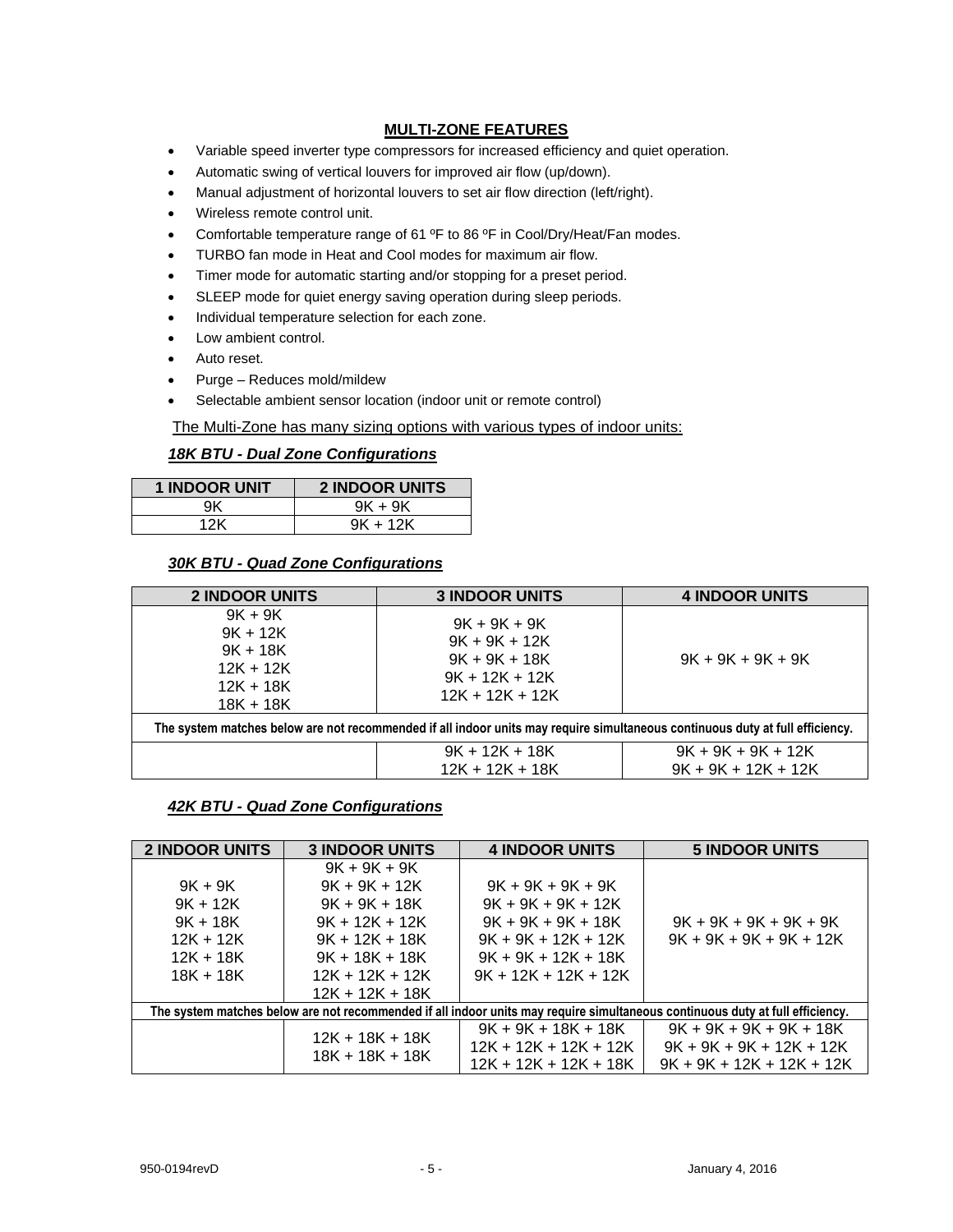## **MULTI-ZONE OPERATION**

The Multi-Zone mini-split will operate each zone in either cooling or heating mode but not both. The unit will not operate as one zone cool and another heat. If this occurs, an **E7** error will be displayed. To clear this error, make sure all indoor units are in the same mode either heat or cool. Each zone will control the room temperature at set-point and allow all normal fan, swing, turbo, timer, and sleep functions.

#### **Emergency Operation (Auto/Stop Switch)**

In the event that the remote controls are misplaced, you can operate your inside unit by carefully raising the cover and pressing the emergency operation switch located under the lower right hand corner of the cover. To open the front cover, place fingers in the bottom of the slots on the side



of the indoor unit and gently pull outward. To close the cover, press down on each end and center of the cover to latch.

#### DO NOT OVER EXTEND THE FRONT COVER.

If the unit is off, pressing the Emergency push button will start the unit in the default AUTO mode. Press the button again and it will stop the unit.

Temperature is automatically set to 68 °F to 77°F and will switch between COOL, HEAT or FAN mode to maintain the temperature. If the temperature goes below 68 °F the unit switches to HEAT mode. If the temperature goes above 77 °F unit switches to COOL mode. If temperature is in between 68 °F to 77°F the unit runs in the FAN mode.



#### **Notes:**

- 1. Indoor fan does not turn off in the cooling mode when temperature set point has been satisfied. It will continue to run to keep the room temperature consistent.
- 2. Indoor fan will turn off in heating mode when temperature set point has been satisfied.
- 3. Unit may require several minutes to confirm the condition of temperature set point and system functions.

# **OPERATION OF WIRELESS REMOTE CONTROL**



## **REMOTE CONTROL DISPLAY**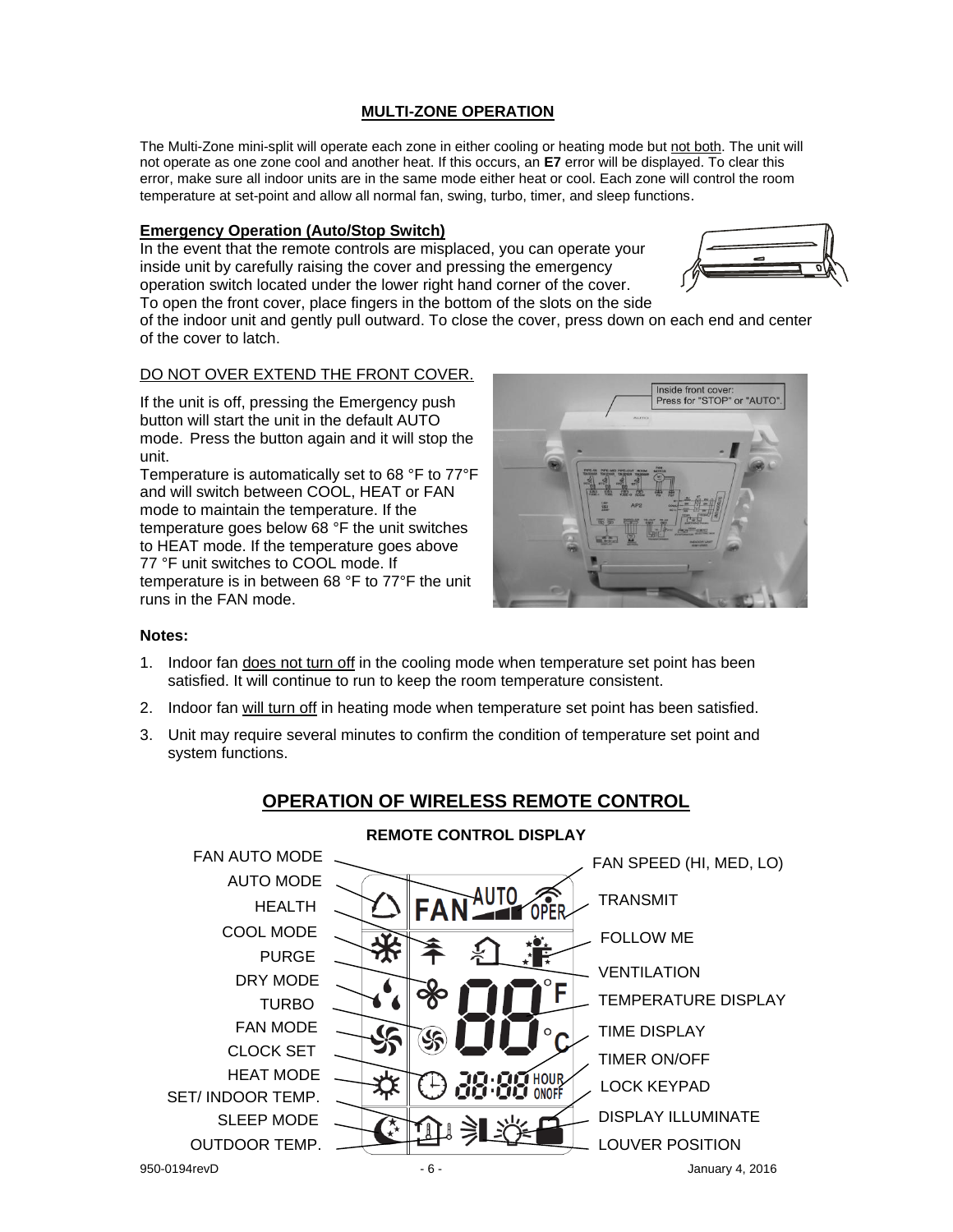

# KEY PAD FUNCTIONS

- ON/OFF Turns unit on or off.
- -/+ Raise, Lower set point.
- FAN Set fan speed, hi, med, lo, auto.
- SWING Set louver swing.
- CLOCK Set clock.
- TIMER ON Set timer on time.
- PURGE Extended on time for fan.
- TEMP Set point temperature / room temperature will be displayed.
- TIMER OFF Set timer off time.
- TURBO Maximum fan speed.
- SLEEP Toggle on/off SLEEP mode.
- DISPLAY Turns display on wall unit on or off.
- LOCK KEY PAD No changes can be made.
- **º**F or **º**C Select **º**F or **º**C (see page 9)
- FOLLOW ME Select room temperature sensor location (remote control or indoor unit).

# **Not All Features Are Activated**

## **REMOTE CONTROL FUNCTIONS**

Note: Be sure there are no obstructions between the remote control and the receiver. Remote control units are interchangeable, and are not assigned to a particular indoor unit. Indoor controller will beep each time it receives a command from the remote control. Keep the remote control away from moisture and excessive heat.TIP: Each remote will control any or all the indoor units.

**ON/OFF** -Turns the unit on or off. There is a 3 minute compressor delay when the unit is turned on.

**MODE** – Pressing the MODE button will select between AUTO, COOL, DRY, FAN, or HEAT (for Heat Pump units only).

 AUTO mode - Set point temperature will not be shown on the remote control display and cannot be changed. Temperature is automatically set to 68 °F to 77 °F and will switch between COOL, HEAT or FAN mode to maintain the temperature. If the temperature goes below 68 °F the unit will switch to HEAT mode. If the temperature goes above 77 °F unit switches to COOL mode. If temperature is in between the temperatures it runs in the FAN mode.

On rare occasions while running in the AUTO mode with other zones activated there may be an "E7" error code. "E7" error code occurs when 2 or more units are set to run in different modes, such as HEAT and COOL. In the AUTO mode the unit automatically switches between HEAT, COOL or FAN. If other zones are set to HEAT or COOL while the AUTO is running in an opposite mode an "E7" will occur. To rectify this condition you must set all the indoor units to the same mode, either HEAT or COOL, or leave the unit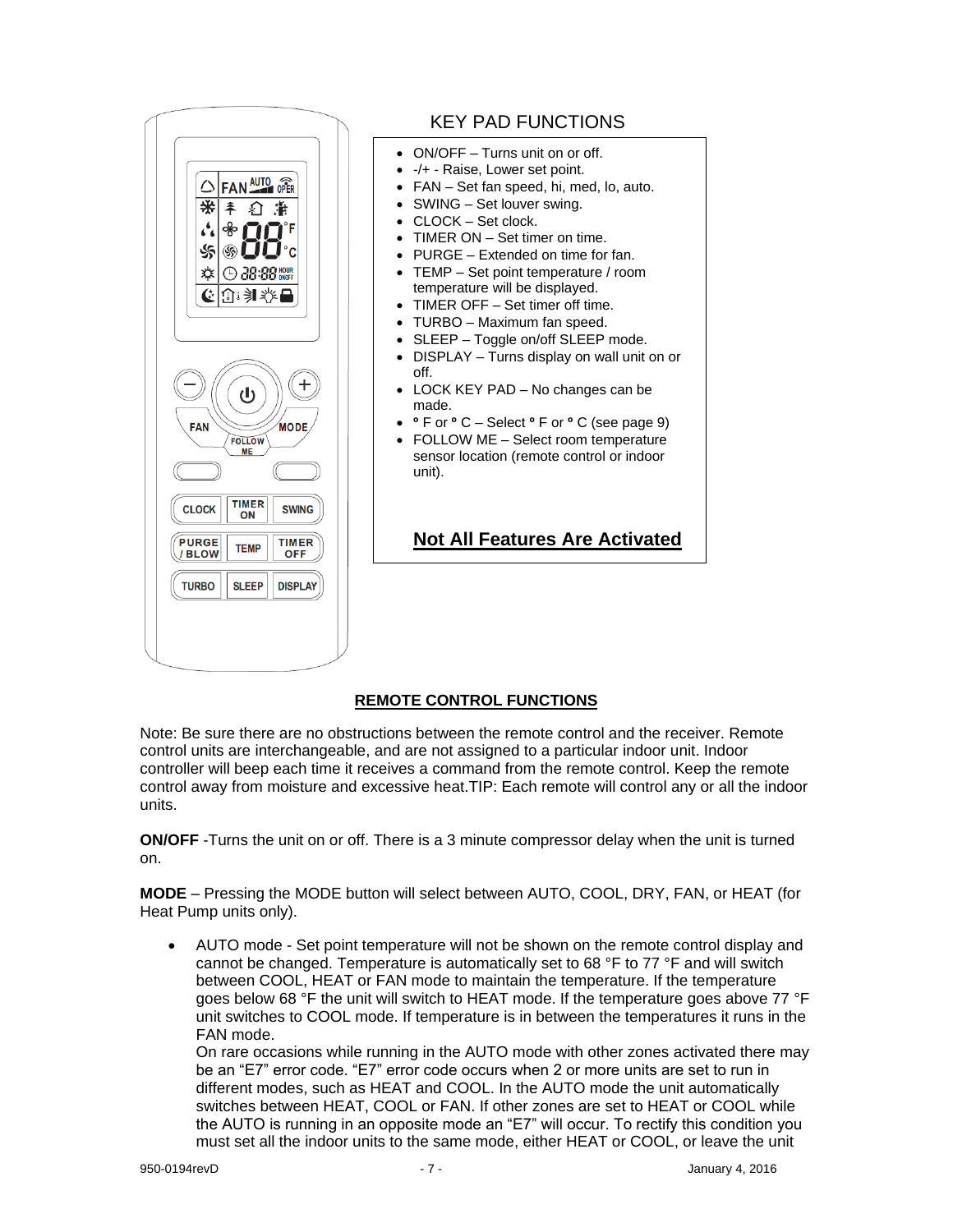alone and when the temperature returns to the point where the unit switches back to the correct mode (as the other indoor units) and all zones are in the HEAT or COOL mode, it will clear itself and begin to run again.

COOL mode – Unit cools room to set point temperature. Set point temperature can be set from 61 °F to 86 °F. Outdoor unit will operate in outside temperatures of +4 to +118 ºF in the cooling mode. Indoor fan does not turn off in the cooling mode when temperature set point has been satisfied. It will continue to run to keep the room temperature consistent.

- HEAT mode (for Heat Pump units only) Unit heats room to set point temperature. Set point temperature can be set from 61 °F to 86 °F. Outdoor unit will operate in outside temperatures of -5 ºF to +75 ºF in the heating mode. Indoor fan will turn off in heating mode when temperature set point has been satisfied.
- DRY mode Set point temperature can be set from 61°F to 86°F. Unit cools at 90% capacity while the FAN runs in LOW speed only (FAN speed cannot be changed).
- FAN mode Selects fan only operation. Set point temperature can be set from 61 °F to 86 °F. Fan speed can be set to AUTO, HIGH, MEDIUM or LOW.

SLEEP – In the COOL mode adjust the set-point temperature to a comfortable setting, and then press the SLEEP button. After 1 hour, the set-point will increase by 1.8 ºF (1 ºC). After 2 hours have passed temperature is increased by 3.6 °F (2 °C). Temperature will never increase more than 3.6 °F (2 °C) from set-point or beyond 86 °F (30 °C). The temperature will stay at this setting until the unit is turned off or the SLEEP function is disabled.

In the HEAT mode adjust the set-point temperature to a comfortable setting, and then press the SLEEP button. After 1 hour the set-point will decrease by 1.8 °F (1 °C). After 2 hours have passed temperature is decreased by 3.6 °F (2 °C). Temperature will never decrease more than 3.6 ºF (2 ºC) from set point or below 61 ºF (16 ºC). The temperature will stay at this setting until the unit is turned off or the SLEEP function is disabled.

The SLEEP mode does not work in the FAN or AUTO modes and is deactivated when the unit is turned off or power is lost. On power up, the SLEEP mode must be turned on again if needed. Press the SLEEP mode button to toggle SLEEP mode off and return to normal operation.

**FAN** – Press this button to change fan speeds, AUTO, HIGH, MEDIUM or LOW, while in the HEAT, COOL, FAN modes. When in the AUTO setting, the fan will run faster the further away from the set point it gets. On the other hand the closer it gets to the set point the slower it will run.

 $\bigoplus$  **CLOCK** – Press the CLOCK button, the clock ICON will start to blink. It will only blink for 5 seconds. While blinking press and hold down the + or - keys to adjust the 24H time of day clock to the correct time. You must immediately press the CLOCK button to set the time. If the CLOCK button is not pressed within 5 seconds, the clock time will revert back to the original setting and clock will have to be set again.

**TEMP** – Press this button, the icons will be cycled between  $\bigcirc$ ,  $\mathbb D$  and  $\bigcirc$ <sup>l</sup> in the remote display.  $\bigcirc$  displays set temperature always.  $\mathfrak A$  displays room temperature for a few seconds then display set temperature.  $\Box^{\mathbb{I}}$  displays set temperature.

 **PURGE / BLOW** – When in the COOL or DRY mode and the PURGE function is enabled, the fan will continue to operate for 10 minutes after the unit is turned off. This function dries the evaporation coil to prevent mold and mildew. The PURGE function will remain enabled in DRY and COOL unless power is interrupted or is disabled by the button. PURGE will not work in AUTO, FAN or HEAT modes.

**S** TURBO – The TURBO function will only run while in the HEAT or COOL mode. TURBO increases indoor fan speed (more than high fan speed).

**+** / **- Raises or Lowers the set point temperature**. Holding the button down for more than 2 seconds will cause the set point to auto increment or decrement. This does not function in the AUTO mode since the temperature set point cannot be changed.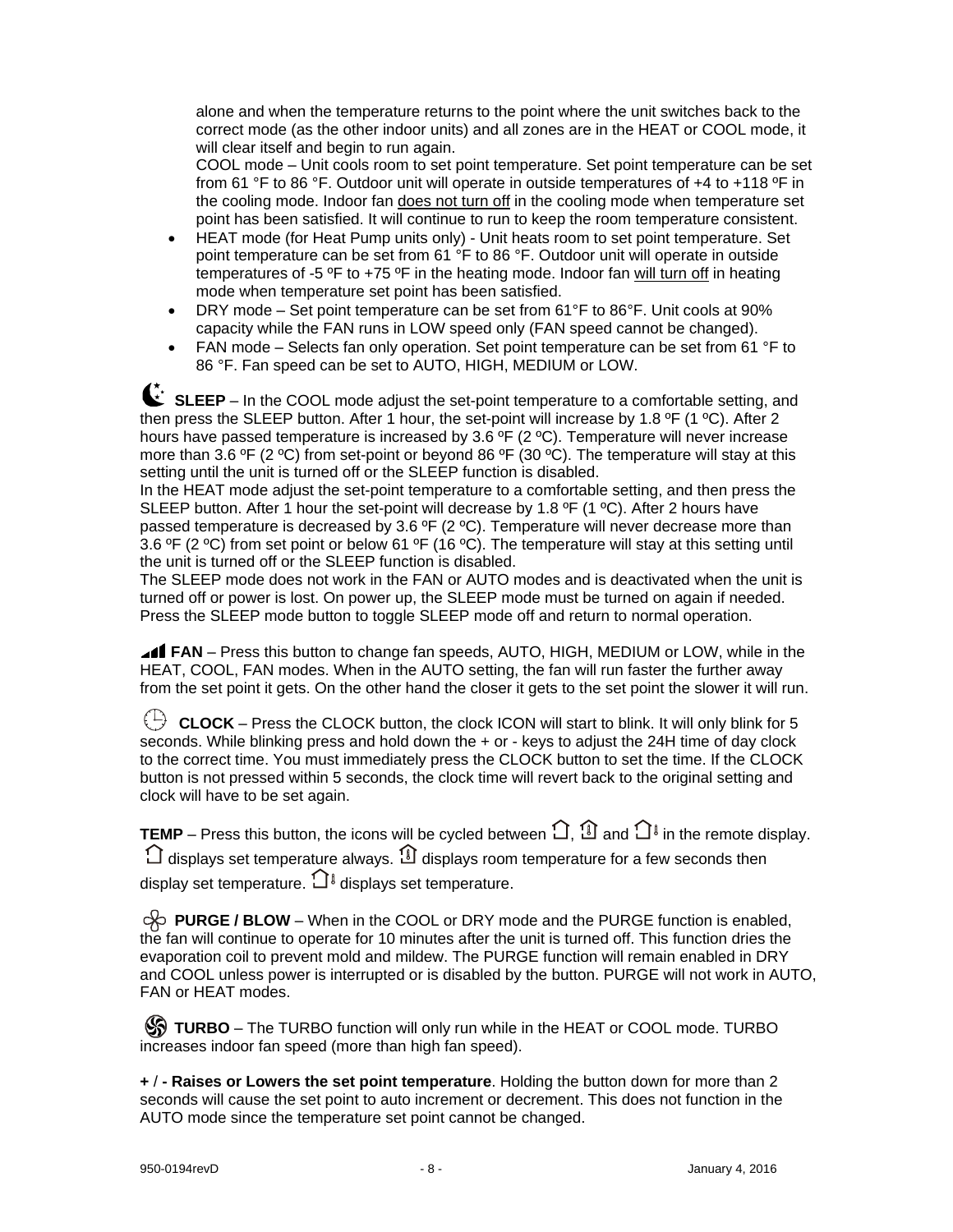$X^{\times}$  **DISPLAY** – Turns the display on or off on the indoor unit. None of the lights will be illuminated when off is selected.

**SWING** – Pressing the SWING button slowly, (more than 2 seconds) will start and stop the louver moving up and down. If the button is pressed to turn on swing and then pressed again to turn it off, the louvers will remain in that fixed position until it is turned on again.

Pressing the button quickly, (less than 2 seconds) will step through 5 different stationary positions and then on to 3 different swing positions, similar to the ICONS.



Right to left louvers can be manually adjusted. CAUTION: Before adjusting the horizontal louvers turn the unit off. Make the adjustments. Turn the unit back on. This will prevent possible personal injury and or damage to the unit.

**FOLLOW ME** - Press this button, the room temperature sensor is by the remote control. Press this button again and the room temperature sensor will be in the indoor unit.

**LOCK KEYPAD -** Pressing the + and - buttons simultaneously will lock or unlock the keypad. If the remote control is locked, the LOCK icon will be displayed. If a button is pressed while the keypad is locked, the LOCK icon will blink three times, nothing will happen. If the keypad is unlocked, the LOCK icon will not be displayed.

 $\hat{\hat{\hat{\tau}}}$  **ICON** - Press the left blank button will illuminate  $\hat{\hat{\tau}}$  icon in the remote display but will have no affect with the units.

**ICON** – Press the right blank button will illuminate  $\Omega$  icon in the remote display but will have no affect with the units.

**ºF or ºC** - Turn unit off, press MODE and (-) buttons simultaneously to switch ºC or ºF.

## **REPLACING BATTERIES**

The battery cover is fixed on the remote with a screw. Please unscrew it for the very first time. (For easy use, the screw is unnecessarily to be installed back after the batteries is placed.)

Slightly press down on the arrow on the battery cover and slide in the direction of the arrowhead.

Remove old batteries. Insert two new AAA 1.5V batteries, paying attention to the polarity. Re-install the back cover of wireless remote control.

#### **NOTE:**

Do not use the old, different, or rechargeable batteries. If the wireless remote control will not be used for a long period of time, remove the batteries.

If the wireless remote control does not operate properly, remove the batteries for 30 seconds and re-install (resets the remote).



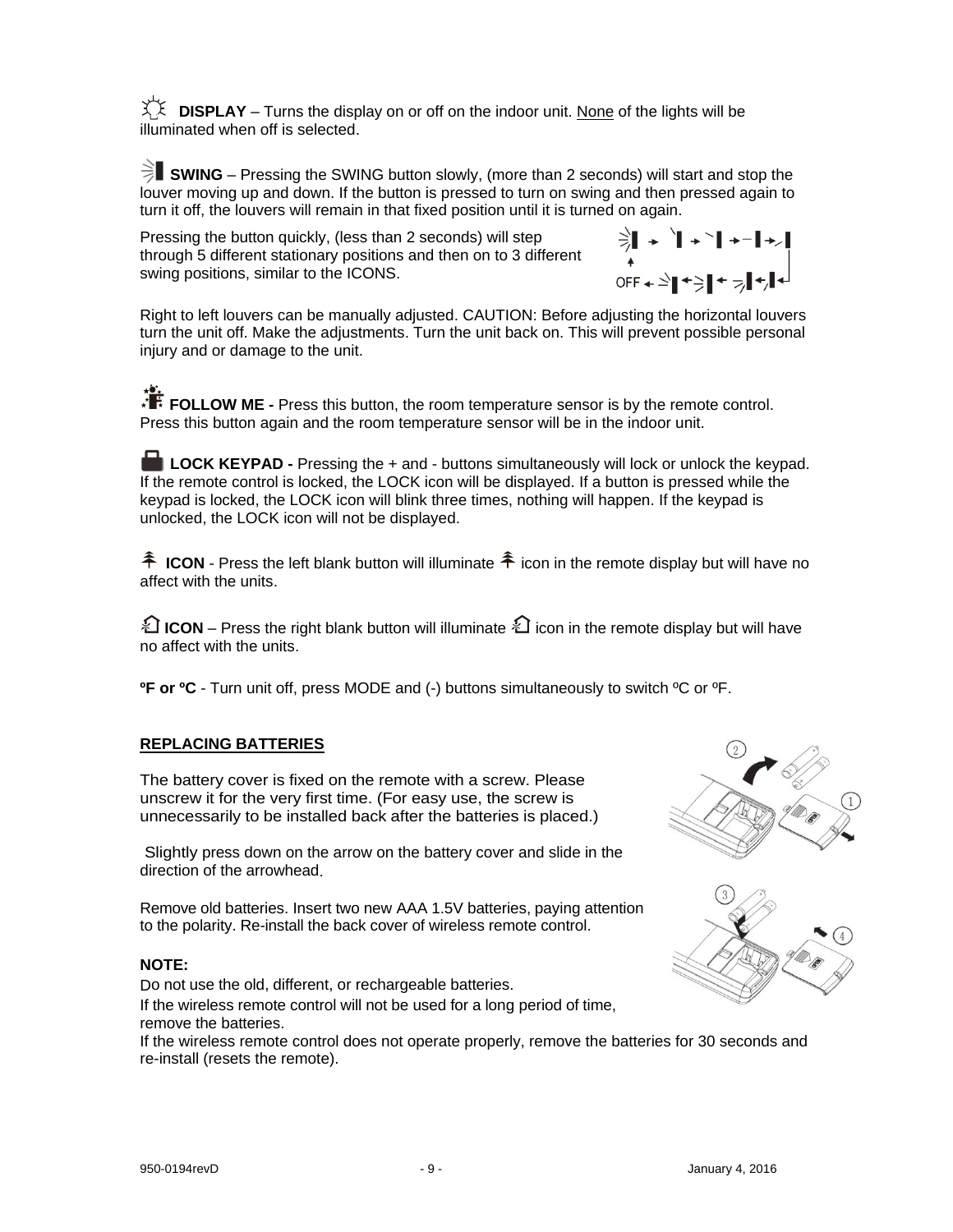## **OPTIONAL CONTROL - WALL CONTROL**

● The Cassette unit operates with a wired wall control MSWCH. Using the Signal cable connect to the printed circuit board connector CN9 in the unit and wall control.

● Wall Control can be controlled with the remote or at the panel.

● Please refer to the manual 950-0210 for detail operation and 950-0220 for detail installation of the wall control.

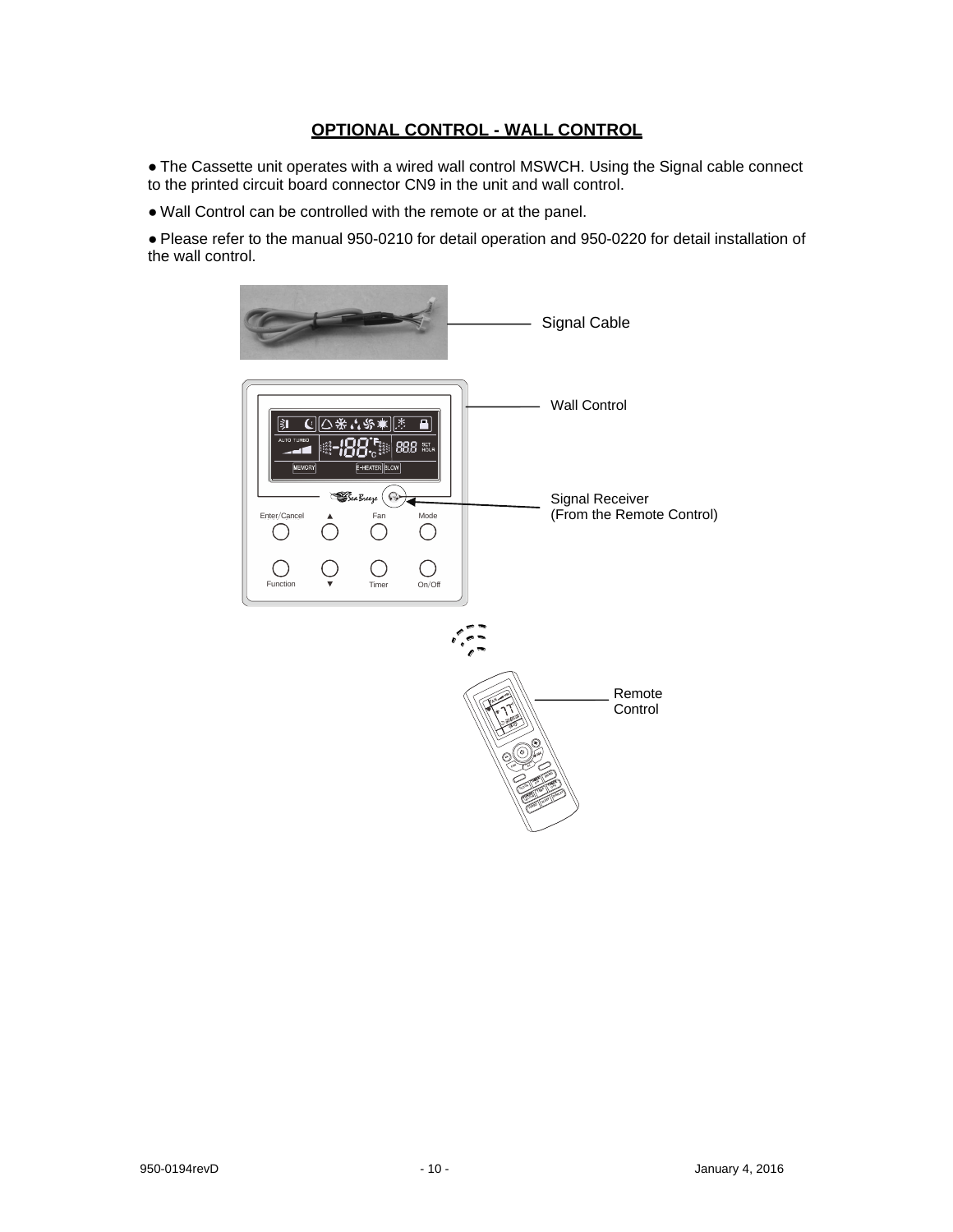#### **ROUTINE CARE AND MAINTENANCE**

#### **CAUTION**

- Turn main power off before cleaning air conditioner.
- Never spray water into the indoor or outdoor unit for cleaning.
- Volatile liquids (e.g. solvent, gasoline, etc.) will damage the air conditioner. Wipe the unit with a dry soft cloth, or a cloth slightly moistened with water.

Carefully unsnap the sides and raise the cover up in the direction of arrows. Raise the cover until it is fully extended and it will lock and hold in the up position. Now the unit can be cleaned and serviced. Do not over extend the cover. Damage to the cover hinges will result.

Wipe the unit with a dry or slightly dampened cloth. Do not remove the front cover from the unit.

#### **Cleaning the Air Filters** (Recommended once every three months)

**Note:** If the unit is installed in an abnormally dusty area it is advised the filters be cleaned more often.

Remove the air filters. Raise the cover until locked in the up position. Pick up on the front of the filter and slide forward to remove.

To clean the dust adhering to the filters, you can either use a vacuum cleaner, or wash them with warm water and dry it in the shade.

NOTE: Do not use water above 113 ºF to wash filter, it can deform the filter.

Reinstall the filters and close the cover. Turn power on, unit is ready for use.

#### **NEVER OPERATE THE UNIT WITHOUT FILTERS!**

Outdoor unit should be cleaned and routine maintenance performed annually by a trained Technician.







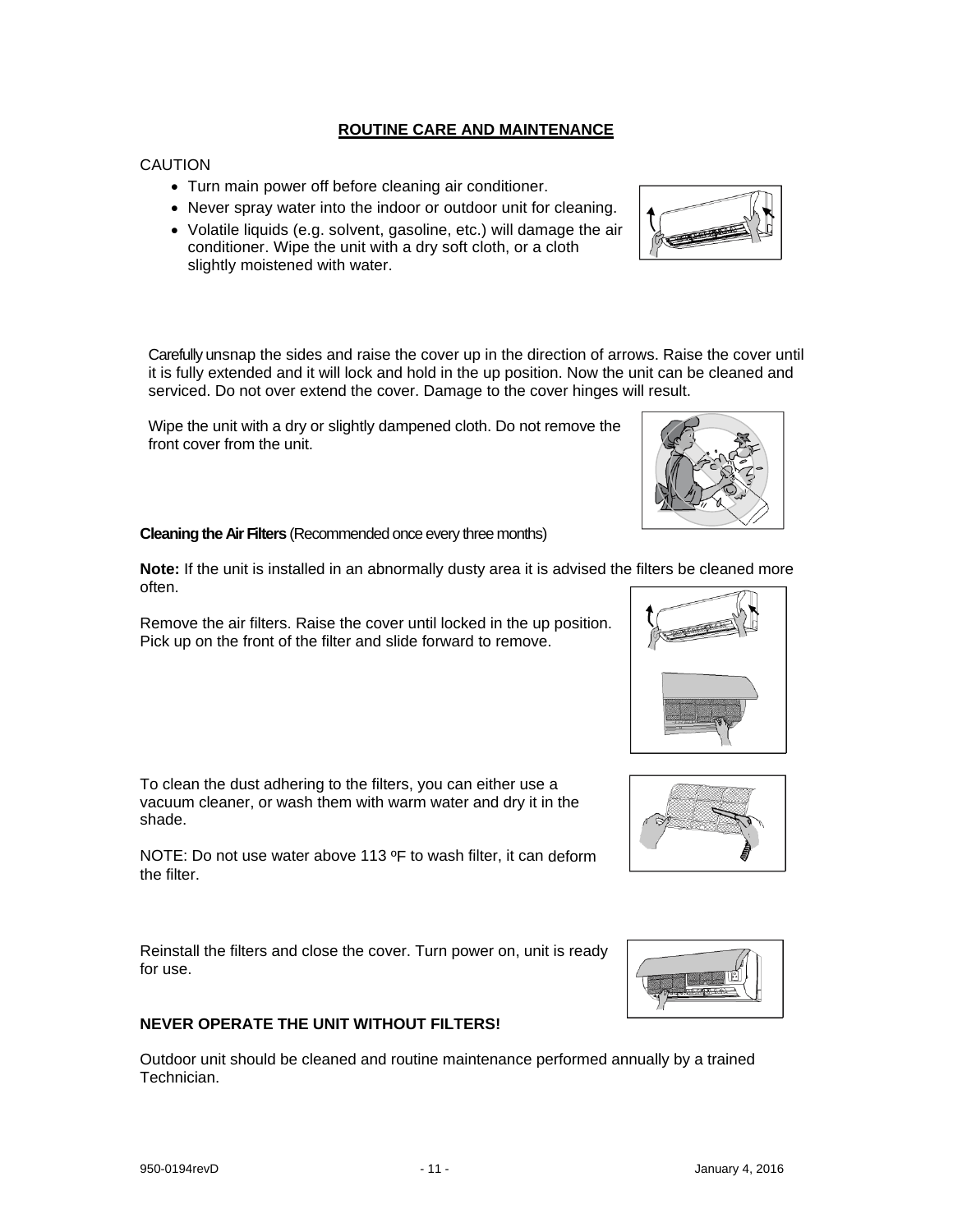| <b>Problem</b>                                                                          | Troubleshooting                                                                                                                                                                                                            |  |  |
|-----------------------------------------------------------------------------------------|----------------------------------------------------------------------------------------------------------------------------------------------------------------------------------------------------------------------------|--|--|
| The unit does not run.                                                                  | $\bullet$ Is the power off?<br>• Is the circuit protection device tripped?<br>• Is voltage too high or low?<br>(Tested by a professional)<br>• Is the Timer on?<br>• A 3 minute delay occurs before each compressor start. |  |  |
| Cooling and or Heating efficiency<br>is not good.                                       | • Is temperature setting correct?<br>• Are the inlet or outlet vents obstructed?<br>Is the filter clean?<br>Are windows and doors closed?<br>• Is fan set to low speed?<br>• Is there a heat source in the room?           |  |  |
| Wireless remote control is not<br>working. (See Note 2)                                 | • Reset unit. Disconnect main power for 30 seconds then<br>reapply.<br>• Is it within receiving range? Is it obstructed?<br>• Replace the batteries.<br>• Is remote control damaged?                                       |  |  |
| Water leaking into room.                                                                | • The air humidity is excessively high. Check to see if all<br>windows and doors are closed.<br>• Call service Tech if not corrected by the above action.                                                                  |  |  |
| Water leakage in outdoor unit.                                                          | • When the unit is running in Auto Defrosting mode, ice will<br>thaw and drip into pan.<br>• When the unit is running in HEAT mode, the water<br>adhered to the condenser coil drains into pan.                            |  |  |
| Noise from indoor unit emitted.                                                         | • When defrosting is started or stopped, it will make a<br>sound. This is due to the refrigerant flow reversing<br>directions.<br>Normal refrigerant flowing in unit.                                                      |  |  |
| If E7 error code occurs, indoor units are in conflict. All units must be the same mode. |                                                                                                                                                                                                                            |  |  |

Notes:

- 1) If an error other than E7 is being displayed on the temperature display, it will be necessary to call a service Tech for repair.
- 2) An audible beep will be heard, when a button is pressed, if the remote control is communicating with the receiver.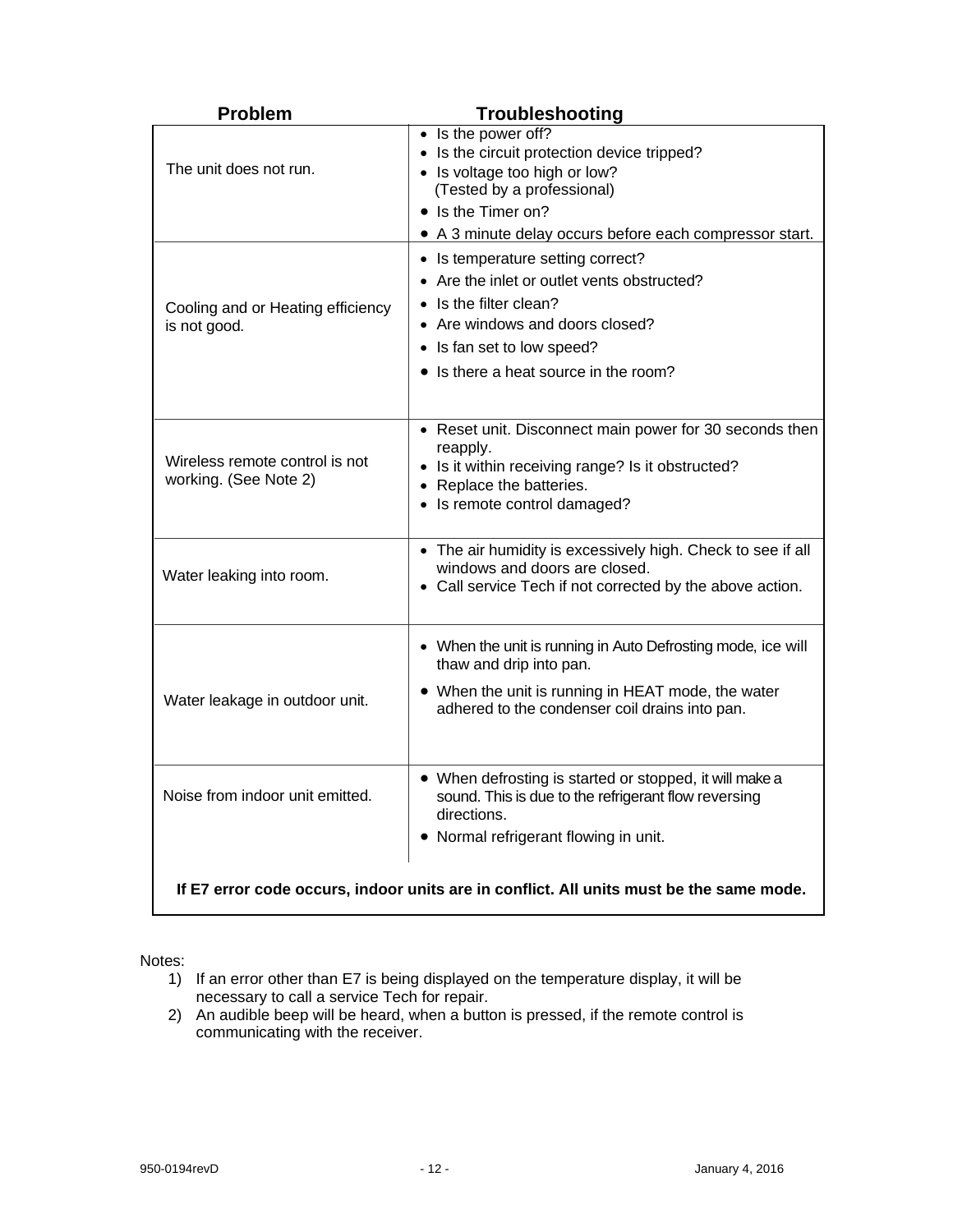# **INDOOR UNIT ERROR CODES**

| <b>Malfunction Name of</b><br>single zone                                                      | <b>Malfunction Name of Multi</b><br>zone                                            | <b>Display</b> | Running<br><b>LED</b> | Cooling<br><b>LED</b> | <b>Heating</b><br><b>LED</b> |
|------------------------------------------------------------------------------------------------|-------------------------------------------------------------------------------------|----------------|-----------------------|-----------------------|------------------------------|
|                                                                                                | Short/open circuit of the coil<br>temp. sensor for the<br>condenser (42K Unit Only) | οE             | 3 Flashes             | 3 Flashes             | 3 Flashes                    |
|                                                                                                | Short/Open Circuit of the Liquid Valve Temp. Sensor                                 | b5             |                       | 19 Flashes            |                              |
|                                                                                                | Short/Open Circuit of the Suction Valve Temp. Sensor                                | b7             |                       | 22 Flashes            |                              |
|                                                                                                | Jumper Failure                                                                      | C <sub>5</sub> | 15 Flashes            |                       |                              |
|                                                                                                | <b>Trial Operation</b>                                                              | dd             | Flashing              | Flashing              | Flashing                     |
|                                                                                                | Incorrect Connection of Communication Wire or<br><b>Expansion Valve Failure</b>     | dn             |                       |                       |                              |
|                                                                                                | <b>High Pressure Protection</b>                                                     | E1             | 1 Flash               |                       |                              |
|                                                                                                | Anti-Freezing Protection                                                            | E2             | 2 Flashes             |                       |                              |
| T                                                                                              | Low Pressure Protection<br>(42K Unit Only)                                          | E <sub>3</sub> | 3 Flashes             |                       |                              |
|                                                                                                | <b>Exhaust Protection (Temperature Overheat)</b>                                    | E <sub>4</sub> | 4 Flashes             |                       |                              |
|                                                                                                | <b>Over Current Protection</b>                                                      | E <sub>5</sub> | 5 Flashes             |                       |                              |
|                                                                                                | <b>Communication Malfunction</b>                                                    | E <sub>6</sub> | 6 Flashes             |                       |                              |
| $\overline{1}$                                                                                 | Mode Conflict                                                                       | E7             | 7 Flashes             |                       |                              |
|                                                                                                | <b>Overload Protection</b>                                                          | E <sub>8</sub> | 8 Flashes             |                       |                              |
| <b>Anti-Cold Blow</b><br>Protection                                                            |                                                                                     | E <sub>9</sub> | 9 Flashes             |                       |                              |
| 1                                                                                              | Condensate Water Full of<br><b>Indoor Unit</b>                                      |                |                       | Flashing              | Flashing                     |
|                                                                                                | EEPROM malfunction (Except For 42K Unit)                                            | EE             |                       |                       | 15 Flashes                   |
|                                                                                                | <b>Indoor Ambient Sensor Failure</b>                                                | F <sub>1</sub> |                       | 1 Flash               |                              |
|                                                                                                | Indoor Tube Sensor Failure                                                          | F <sub>2</sub> |                       | 2 Flashes             |                              |
|                                                                                                | <b>Outdoor Ambient Sensor Failure</b>                                               | F <sub>3</sub> |                       | 3 Flashes             |                              |
|                                                                                                | <b>Outdoor Tube Sensor Failure</b>                                                  | F <sub>4</sub> |                       | 4 Flashes             |                              |
| <b>Outdoor Exhaust Sensor Failure</b>                                                          |                                                                                     | F <sub>5</sub> |                       | 5 Flashes             |                              |
| Oil Return in Cooling Mode (Wait 5 to 10 minutes to clear<br>code – do not turn unit off)      |                                                                                     | F7             |                       | 7 Flashes             |                              |
|                                                                                                | <b>Refrigerant Recovery Mode</b>                                                    | Fo             | Flashing              | Flashing              |                              |
| Defrost or Oil Return Heat Mode (Wait 5 to 10 minutes to<br>clear code - do not turn unit off) |                                                                                     | H1             |                       |                       | 1 Flash                      |
| <b>Electrostatic Dedust</b><br>Protection                                                      |                                                                                     | H2             |                       |                       | 2 Flashes                    |
|                                                                                                | <b>Compressor Overload Protection</b>                                               | H <sub>3</sub> |                       |                       | 3 Flashes                    |
| System Overload                                                                                |                                                                                     | H <sub>4</sub> |                       |                       | 4 Flashes                    |
| <b>IPM Protection</b>                                                                          |                                                                                     | H <sub>5</sub> |                       |                       | 5 Flashes                    |
| Indoor Fan Motor Failure (Except For 42K Unit)                                                 |                                                                                     | H <sub>6</sub> | 14 Flashes            |                       |                              |
| <b>Compressor Desynchronizing</b>                                                              |                                                                                     | H7             |                       |                       | 7 Flashes                    |
| <b>PFC Over-current Malfunction</b>                                                            |                                                                                     | HC             |                       |                       | 6 Flashes                    |
| <b>Demagnetizing Protection</b><br>for Compressor                                              |                                                                                     | <b>HE</b>      |                       |                       | 14 Flashes                   |
| Outdoor Fan motor<br>Failure                                                                   |                                                                                     | L <sub>3</sub> |                       |                       |                              |
|                                                                                                | <b>High Supply Voltage Protection</b>                                               | L <sub>9</sub> | 20 Flashes            |                       |                              |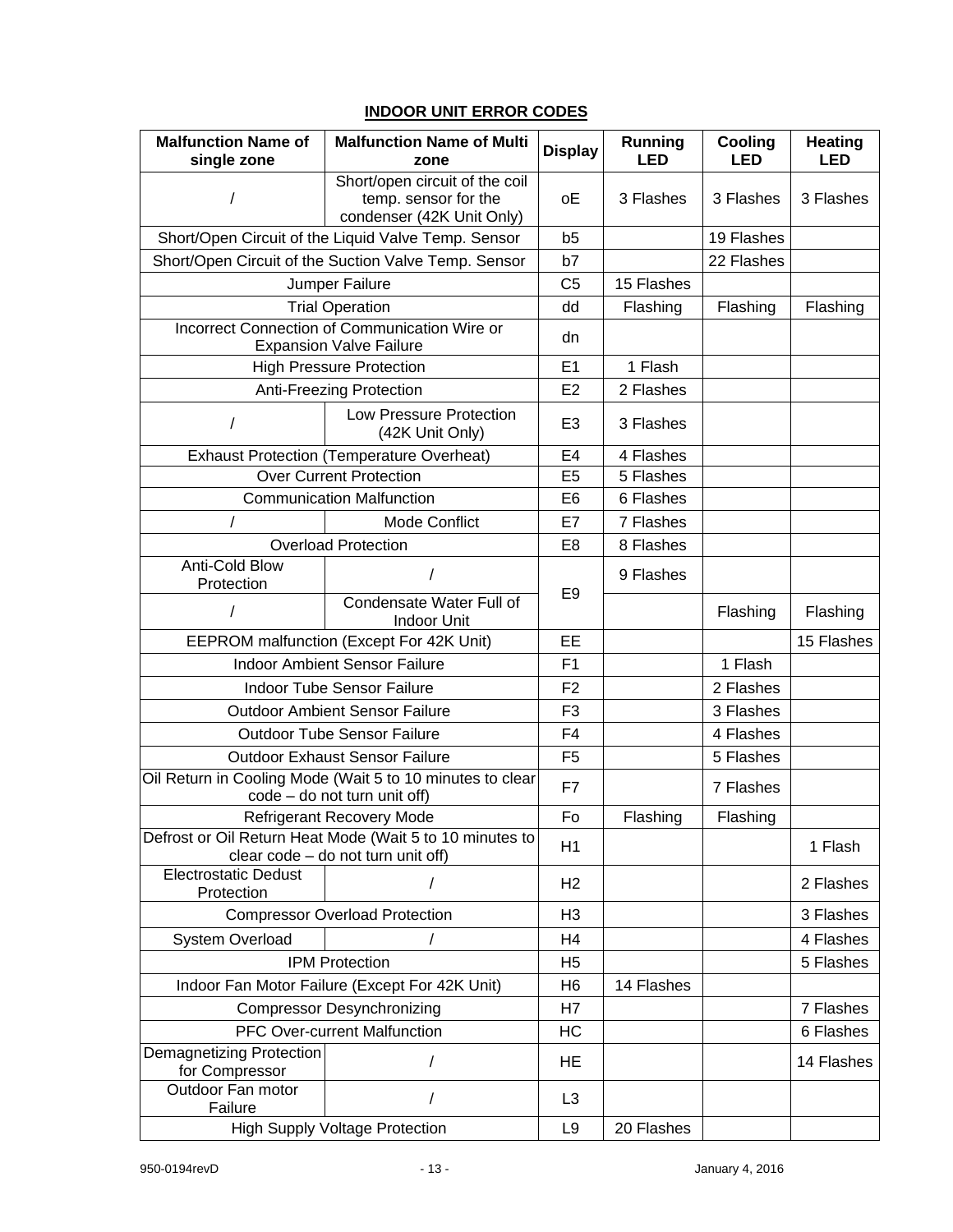| <b>Malfunction Name of</b><br>single zone                              | <b>Malfunction Name of Multi</b><br>zone                                                       | <b>Display</b> | <b>Running</b><br>LED | Cooling<br>LED | <b>Heating</b><br><b>LED</b> |
|------------------------------------------------------------------------|------------------------------------------------------------------------------------------------|----------------|-----------------------|----------------|------------------------------|
| <b>Startup Failure</b>                                                 |                                                                                                | Lc             |                       |                | 11 Flashes                   |
| Compressor Phase Failure / Reverse Protection                          |                                                                                                | Ld             |                       |                |                              |
| /                                                                      | <b>Compressor Stalling</b><br>(42K Unit Only)                                                  | LE             | 3 Flashes             | 3 Flashes      | 3 Flashes                    |
|                                                                        | Over-Speed (42K Unit Only)                                                                     | LF             | 3 Flashes             | 3 Flashes      | 3 Flashes                    |
| Indoor and Outdoor Unit<br>Do Not Match Each Other                     |                                                                                                | <b>LP</b>      |                       |                |                              |
|                                                                        | <b>Phase Over-current Protection</b>                                                           | P <sub>5</sub> |                       |                | 15 Flashes                   |
| 1                                                                      | <b>Communication Error</b><br>between the Drive Board and<br>the Main Board<br>(42K Unit Only) | P <sub>6</sub> | 16 Flashes            |                |                              |
|                                                                        | Module Temperature Sensor Failure                                                              | P7             |                       |                | 18 Flashes                   |
|                                                                        | <b>Module Overheat Protection</b>                                                              | P <sub>8</sub> | 19 Flashes            |                |                              |
| 1                                                                      | <b>AC Contactor Protection</b><br>(42K Unit Only)                                              | P <sub>9</sub> | 3 Flashes             | 3 Flashes      | 3 Flashes                    |
| $\overline{1}$                                                         | <b>Transducer Connection</b><br>Protection (42K Unit Only)                                     | Pd             | 3 Flashes             | 3 Flashes      | 3 Flashes                    |
| $\prime$                                                               | <b>Temperature Drift Protection</b><br>(42K Unit Only)                                         | PE             | 3 Flashes             | 3 Flashes      | 3 Flashes                    |
| $\prime$                                                               | <b>Drive Board Ambient Sensor</b><br>Failure (42K Unit Only)                                   | PF             | 3 Flashes             | 3 Flashes      | 3 Flashes                    |
|                                                                        | High Voltage Protection of DC Bus bar                                                          | PH             |                       | 11 Flashes     |                              |
|                                                                        | Low Voltage Protection of DC Bus bar                                                           | <b>PL</b>      |                       |                | 21 Flashes                   |
| $\prime$                                                               | <b>AC Input Voltage Anomaly</b><br>(42K Unit Only)                                             | РP             | 3 Flashes             | 3 Flashes      | 3 Flashes                    |
| <b>Capacitor Charging Circuit Error</b>                                |                                                                                                | PU             |                       |                | 17 Flashes                   |
| <b>Compress Phase Circuit Detection Error</b><br>(Except for 42K Unit) |                                                                                                | U <sub>1</sub> |                       |                | 12 Flashes                   |
| DC Bus bar Voltage Drop Error (Except for 42K Unit)                    |                                                                                                | U <sub>3</sub> |                       |                | 20 Flashes                   |
| <b>Reversing Valve Error</b>                                           |                                                                                                | U7             |                       |                |                              |
| Indoor fan Motor Zero-cross Detecting Error<br>(Except For 42K Unit)   |                                                                                                | U <sub>8</sub> | 17 Flashes            |                |                              |
| <b>Outdoor Unit Zero-cross</b><br>Detecting Error                      |                                                                                                | U <sub>9</sub> |                       |                |                              |